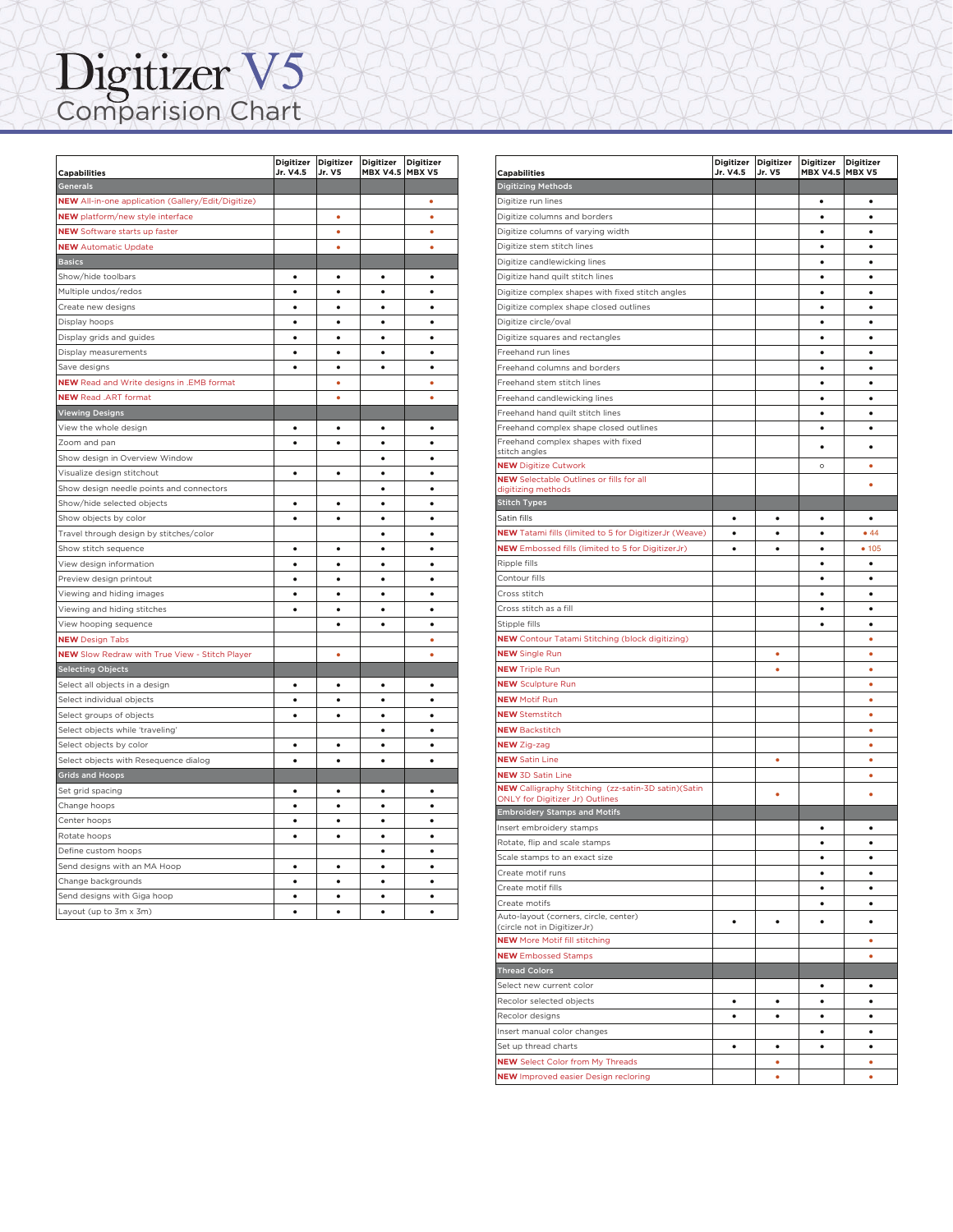## Comparision Chart  $\Gamma$  ombarision. But  $\Gamma$ IT A VAN VAN VAN VAN VAN

|                                                                                     | Digitizer Digitizer |           | Digitizer              | <b>Digitizer</b> |
|-------------------------------------------------------------------------------------|---------------------|-----------|------------------------|------------------|
| <b>Capabilities</b>                                                                 | Jr. V4.5            | Jr. V5    | <b>MBX V4.5 MBX V5</b> |                  |
| Digitizing with Backdrops                                                           |                     |           |                        |                  |
| Insert bitmap and vector images<br>(vector images for MBX ONLY)                     | ٠                   | ٠         | ٠                      | ٠                |
| Scan artwork                                                                        | ٠                   | ٠         | ٠                      | ٠                |
| Copy and paste images                                                               | $\bullet$           | $\bullet$ | $\bullet$              | $\bullet$        |
| Crop images for digitizing                                                          |                     |           | ٠                      | $\bullet$        |
| Reshape cropped images                                                              |                     |           | $\bullet$              | $\bullet$        |
| Edit bitmap images in Corel PHOTO-PAINT                                             |                     |           | ٠                      | ٠                |
| Essentials 6                                                                        |                     |           |                        |                  |
| Prepare non-outlined images                                                         |                     |           | ٠                      | $\bullet$        |
| Prepare outlined images                                                             |                     |           | $\bullet$              | ٠                |
| <b>NEW</b> Add/Edit Predefined garments                                             |                     |           |                        | ö                |
| <b>Automatic Digitizing</b>                                                         |                     |           |                        |                  |
| Match palette colors to an image                                                    |                     | $\bullet$ |                        | $\bullet$        |
| Digitize fills with Click-to-Fill (with and without holes)                          |                     | ٠         | $\bullet$              | ٠                |
| Digitize fills with Click-to-Turning Fill                                           |                     |           |                        | $\bullet$        |
| Digitize lines with Click-to-Outline                                                |                     |           |                        | $\bullet$        |
| Digitize lines with Click-to-Centreline                                             |                     | ٠         | ٠                      | ٠                |
| Digitize images automatically with Click-to-Design                                  | ٠                   | ٠         | ٠                      | ٠                |
| Digitize vector images automatically                                                |                     |           | ٠                      | ٠                |
| Create vectors from embroidery automatically                                        |                     |           | ٠                      | ٠                |
| Create embroidery from photographs                                                  |                     |           |                        | ٠                |
| Digitize whole of design outlines                                                   |                     |           | ٠                      | ٠                |
| <b>Modifying Designs</b>                                                            |                     |           |                        |                  |
| Copy and paste objects                                                              | ٠                   | ٠         | ٠                      | ٠                |
| Duplicate objects - with/without offsets                                            | ٠                   | ٠         | ٠                      | ٠                |
| Delete objects                                                                      | ٠                   | ٠         | ٠                      | ٠                |
| Nest objects                                                                        |                     |           | ٠                      | ٠                |
| Combine designs                                                                     | ٠                   | ٠         | ٠                      | ٠                |
| Split combined designs on stitches (Multi-hooping)<br>Resequence embroidery objects |                     |           | ٠                      | ٠                |
| (by color only in DigitizerJr)                                                      | ٠                   | $\bullet$ | $\bullet$              | $\bullet$        |
| Position and align objects                                                          |                     |           | ٠                      | ٠                |
| Lock, unlock, hide, unhide, group and ungroup objects                               | ٠                   | ٠         | ٠                      | ٠                |
| Scale objects/designs                                                               | ٠                   | ٠         | $\bullet$              | ٠                |
| Rotate objects/designs                                                              | ٠                   | ٠         | $\bullet$              | $\bullet$        |
| Skew objects/designs                                                                | ٠                   | ٠         | ٠                      | ٠                |
| Flip objects/designs                                                                | $\bullet$           | $\bullet$ |                        | $\bullet$        |
| Reshape objects Reshape                                                             |                     |           | ٠                      | ٠                |
| Reshape circle objects Reshape                                                      |                     |           | $\bullet$              | $\bullet$        |
| Adjust stitch angles Reshape                                                        |                     |           | ٠                      | $\bullet$        |
| Change entry and exit points Reshape                                                |                     |           | $\bullet$              | $\bullet$        |
| <b>NEW</b> Circle Layout Tool                                                       |                     |           |                        | ٠                |
| <b>NEW Mirror Copy Tools</b>                                                        |                     |           |                        | ö                |
| <b>NEW</b> Copy to work area corners                                                |                     | ۰         |                        | ۰                |
| <b>NEW</b> Move to Centre Tool                                                      |                     | ò         |                        | ۰                |
| <b>NEW</b> Convert Outlines to/from Fills                                           |                     |           |                        | ٠                |
| <b>NEW Color Wheel</b>                                                              |                     |           |                        | ۰                |
| <b>NEW</b> Optimize Color Changes                                                   |                     |           |                        | ٠                |
| <b>NEW</b> Cycle Used Colors                                                        |                     |           |                        | ۰                |
| <b>Object Details and Templates</b>                                                 |                     |           |                        |                  |
| Set current object details                                                          |                     |           | ٠                      | ٠                |
| Change details of selected objects                                                  | ٠                   | ٠         | ٠                      | ٠                |
| (stitch types only in DigitizerJr)<br>Change default object details                 |                     |           | ٠                      | ٠                |
| Create design templates                                                             |                     |           | ٠                      | ٠                |
| Modify design templates                                                             |                     |           | ٠                      | ٠                |
| Save current details to a template                                                  |                     |           | ٠                      | ٠                |
| Delete design templates                                                             |                     |           | ٠                      | ٠                |

|                                                                                           | Digitizer | Digitizer | Digitizer       | <b>Digitizer</b> |
|-------------------------------------------------------------------------------------------|-----------|-----------|-----------------|------------------|
| <b>Capabilities</b>                                                                       | Jr. V4.5  | Jr. V5    | <b>MBX V4.5</b> | MBX V5           |
| <b>Stitch Quality</b>                                                                     |           |           |                 |                  |
| <b>NEW</b> Change underlays                                                               |           | ٠         | $\bullet$       | $\bullet$        |
| Adjust Center Run and Edge Run underlay settings                                          |           |           | $\bullet$       | $\bullet$        |
| <b>NEW</b> Adjust Zigzag underlay settings                                                |           | ٠         | ٠               | ٠                |
| <b>NEW</b> Adjust Tatami underlay settings                                                |           | ۰         | ٠               | $\bullet$        |
| Compensate for fabric stretch                                                             |           |           | ٠               | ٠                |
| Change fabric settings                                                                    | ٠         | ٠         | ٠               | ٠                |
| Manage fabrics                                                                            |           |           | ٠               | ٠                |
| Remove Overlaps                                                                           |           |           |                 |                  |
| Automatic jump thread trimming                                                            | ٠         | ٠         | ٠               | ٠                |
| Manually Insert/Remove trims                                                              |           |           | ٠               | ٠                |
| <b>Advanced Digitizing Techniques</b>                                                     |           |           |                 |                  |
| Reinforce outlines Backtrack/Repeat                                                       |           |           | ٠               | ٠                |
| Cut holes in objects Cut Hole                                                             |           |           | ٠               | ٠                |
| Fill holes in objects Fill Holes                                                          |           |           | $\bullet$       | $\bullet$        |
| Create feathered edges Feather Edge                                                       |           |           | $\bullet$       | ٠                |
| Create gradient fill effects Gradient Fill                                                |           |           | ٠               | ٠                |
| Create open stitching effects Travel on Edge                                              |           |           | ٠               | ٠                |
| Digitize appliqué                                                                         |           |           | ٠               | ٠                |
| Create partial appliqué                                                                   |           |           | $\bullet$       | $\bullet$        |
| Add fabric to appliqué                                                                    |           |           | ٠               | ٠                |
| Create Florentine effects                                                                 |           |           | ٠               | ٠                |
| Outline objects with one or many outlines                                                 |           |           | ٠               | $\bullet$        |
| <b>NEW</b> Combine appliqué                                                               |           |           |                 | ٠                |
| <b>NEW</b> 3D Satin Digitizing and Lettering                                              |           |           |                 | ٠                |
| <b>NEW</b> Automatic Trapunto Outlines                                                    |           |           |                 | ۰                |
| <b>NEW</b> Create Stumpwork                                                               |           |           |                 | ٠                |
| <b>NEW</b> Automatic Buttonholes                                                          |           |           |                 | ٠                |
| <b>Editing Stitches</b>                                                                   |           |           | Easy Edit       | Integrated       |
| Select stitches                                                                           |           |           | ٠               | $\bullet$        |
| Insert stitches                                                                           |           |           | ٠               | ٠                |
| Move stitches                                                                             |           |           | ٠               | $\bullet$        |
| Delete stitches                                                                           |           |           | ٠               | ٠                |
| <b>Embroidery Lettering</b>                                                               |           |           |                 |                  |
| Create lettering on-screen                                                                | ٠         | ٠         | ٠               | ٠                |
| Make slant lettering                                                                      | $\bullet$ | $\bullet$ | ٠               | $\bullet$        |
| Create lettering with the Object properties Docker                                        | ٠         | ٠         | ٠               | ٠                |
| Create horizontal orientations                                                            | ٠         | $\bullet$ | ٠               | ٠                |
| Create fixed-length horizontal orientations                                               |           |           | ٠               | $\bullet$        |
| Adjust lettering stitch sequence                                                          |           |           | ٠               | ٠                |
| Justify lettering                                                                         |           |           | $\bullet$       | $\bullet$        |
| Create vertical orientations                                                              | $\bullet$ | ٠         | ٠               | ٠                |
| Rotate individual letters                                                                 |           |           |                 | $\bullet$        |
| Skew individual letters                                                                   |           |           | ٠               | ٠                |
| Edit individual letters                                                                   |           |           |                 | $\bullet$        |
| Resize individual letters                                                                 |           |           | ٠               | ٠                |
| Edit lettering objects                                                                    | ٠         | ٠         | ٠               | ٠                |
| Scale lettering                                                                           | ٠         | ٠         | ٠               | ٠                |
| Transform lettering objects                                                               | ٠         | ٠         | ٠               | $\bullet$        |
| Adjust orientations                                                                       | ٠         | ٠         | ٠               | ٠                |
| Change letter sequencing                                                                  |           |           | ٠               | $\bullet$        |
|                                                                                           |           |           |                 |                  |
| Apply different stitch types to lettering objects<br>Convert TrueType fonts to embroidery | ٠         | ٠         | ٠<br>$\bullet$  | ٠<br>$\bullet$   |
|                                                                                           |           |           |                 |                  |
| Add special characters                                                                    | ٠         | ٠         | ٠               | $\bullet$        |
| Add borders                                                                               |           |           | ٠               | $\bullet$        |
| Create special effects with Lettering Art                                                 |           |           | ٠               | ٠                |
| Create monogram designs                                                                   |           |           | ٠               | ٠                |
| Specialized small alphabets (<6mm)                                                        |           |           | ٠               | $\bullet$        |
| Japanese and Thai alphabets<br>(2 Japanese alphabets only in DigitizerJr)                 | $\bullet$ | ٠         | $\bullet$       | $\bullet$        |
| <b>NEW</b> Improved lettering user interface                                              |           | ٠         |                 | ٠                |
| <b>NEW</b> Monogramming Design Layouts                                                    |           |           |                 | ٠                |
| <b>NEW</b> Better quality True Type Lettering                                             |           |           |                 | ۰                |
|                                                                                           |           |           |                 |                  |

 $\Lambda$ **NEW** Cycle Used Colors !

 $\Lambda$  and  $\Lambda$  and  $\Lambda$  and  $\Lambda$  $\bigwedge X \bigtimes X \bigtimes X \bigtimes X$ Change default object details ! ! a ta ta ta ta ta ta ta ta ta

 $\cup$   $\cup$   $\cup$   $\cup$   $\cup$